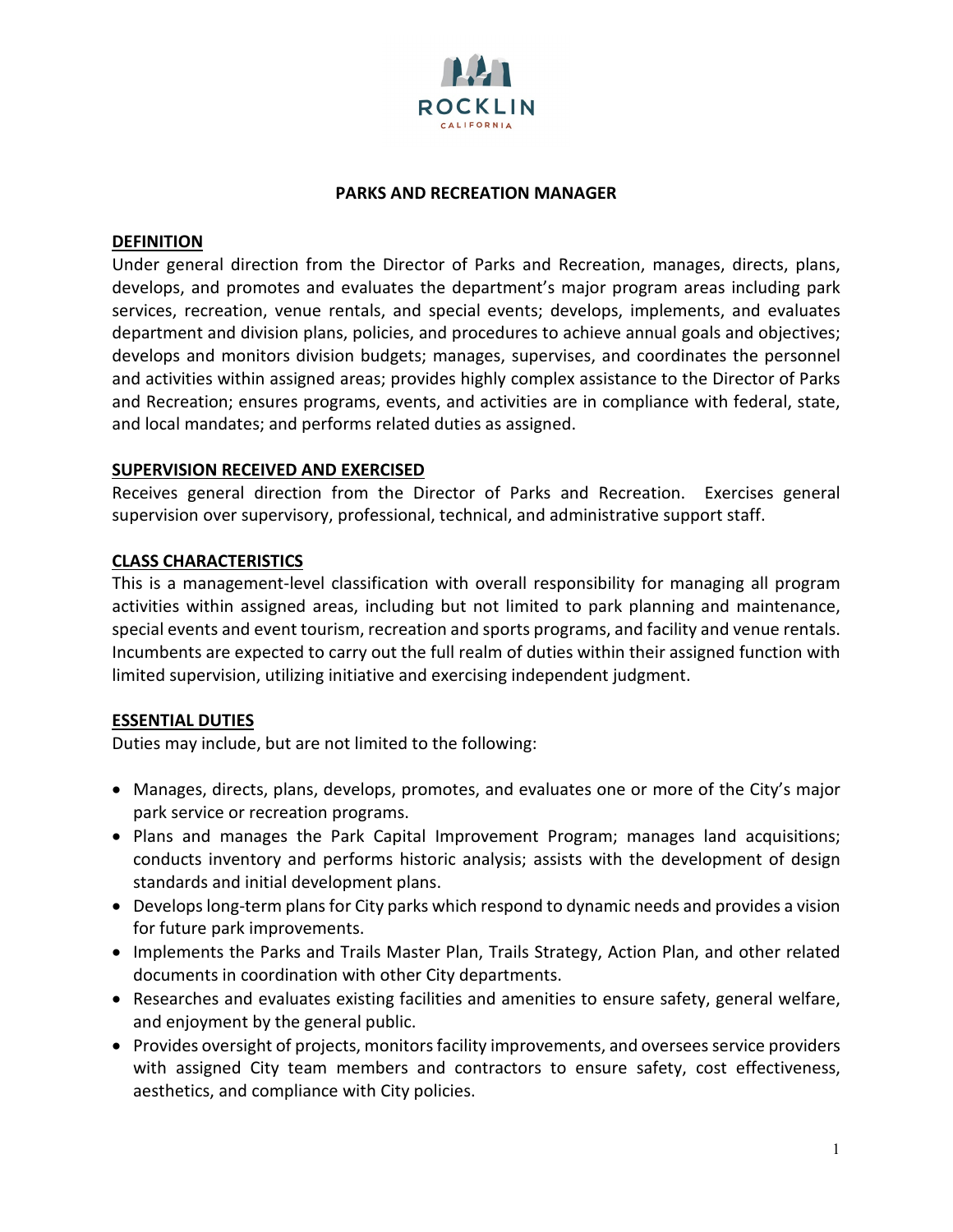- Coordinates and works with other City departments, non-profits, and other organizations to provide programs and services in an efficient and effective manner.
- Designs and implements new and modified programs and projects within the department based on the analysis and assessment of the community's needs and priorities; develops program objectives, determines plans of action, and determines the resources needed for programs.
- Develops, implements, and monitors goals, objectives, policies, and priorities for designated program areas reflective of the community's needs and the City's and department's overall goals, policies, ordinances, and applicable governing rules, regulations, and guidelines.
- Identifies, eliminates, and/or minimizes solutions, projects, and business risk; confers with team members to articulate, compare, and implement solutions and alternative approaches based upon project management principles; performs activities to enhance customer satisfaction and financial baseline of projects; exercises accountability for project results; interfaces directly with the management staff of City departments.
- Manages the scheduling, staffing, training, and evaluation of personnel within assigned program areas.
- Prepares, plans, and participates in the development and administration of the department budget.
- Oversees, directs, and reviews the work of contract consultants.
- Oversees the management, maintenance, and use of assigned facilities and equipment; inspects program facilities, schedules repairs, and recommends improvements as necessary.
- Responds to difficult or sensitive complaints and requests for information from the public.
- Prepares and presents staff reports and presentations at various City Council, commission/board, internal and external group and business, and other meetings; serves on various committees and task forces; makes presentations within assigned program areas.
- Provides information, promotes, coordinates, and serves as a liaison for program activities with the media, schools, community organizations, local groups, government agencies, and industry related organizations.
- Prepares and reviews a variety of contracts, agreements, comprehensive technical and statistical reports, and correspondence ensuring compliance with City and legislative guidelines; maintains a variety of records and technical data.
- Researches and analyzes pending legislation and identifies impacts to department programs and activities.
- Researches grant opportunities and prepares grant proposals; monitors and administers grants.
- Performs administrative and accounting duties; purchases new equipment, material, and supplies; reviews expenditure requests for approval; generates and submits reports and documentation; researches special projects and issues.
- Performs related duties as assigned

# **QUALIFICATIONS**

# **Knowledge of:**

• Administrative principles and practices, including goal setting, program and budget development and administration, implementation and control, personnel management, and supervision.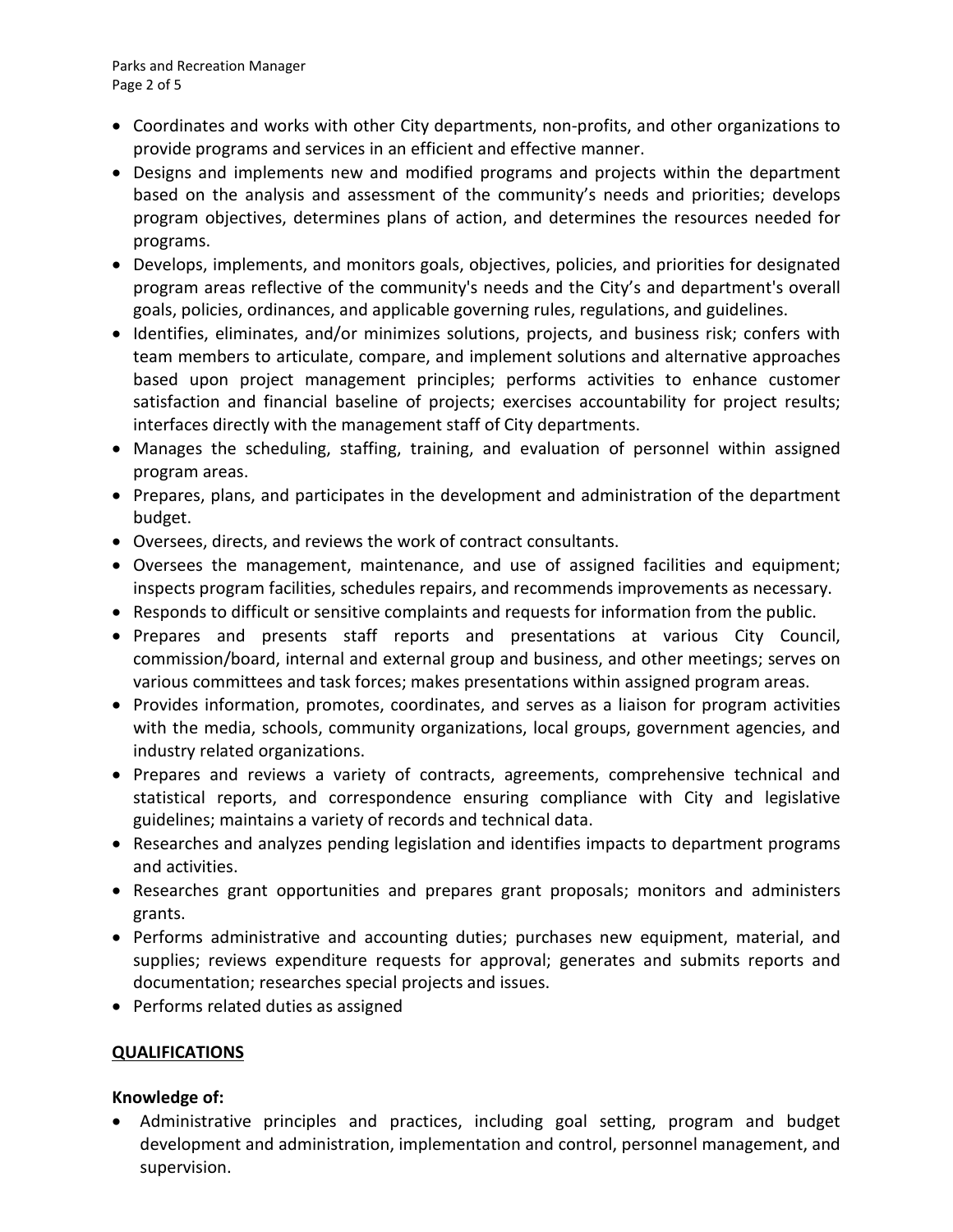Parks and Recreation Manager Page 3 of 5

- City organization and functions; laws, rules, codes, and regulations governing department activities.
- Principles and practices of managing and administering park and open space areas, public facilities, and associated landscape including maintenance and repair.
- Principles and practices of public sector finance, budgeting, and accounting.
- Principles and practices of public administration, governmental budgeting, analytical methods and procedures, and office management principles and practices.
- Contemporary trends, recent developments, current literature, and sources of information related to project management, recreational arts, and event tourism programs.
- Operational characteristics, services, and activities of recreational, cultural, and community service programs.
- Practices of contract negotiation, preparation, and administration.
- Principles and practices of project management and project scheduling.
- Principles and practices of safety management and training.
- Occupational hazards and standard safety precautions necessary in the workplace.
- Principles and techniques for working with groups and fostering effective team interaction to ensure teamwork is conducted smoothly.
- Techniques for providing a high level of customer service.
- The structure and content of the English language, including the meaning and spelling of words, rules of composition, and grammar.
- Modern equipment and communication tools used for business functions and programs, projects, and task coordination.
- Computers and software programs (e.g., Microsoft software packages) to conduct, compile, and/or generate documentation.

# **Ability to:**

- Plan, organize, assign, direct, review, and evaluate activities of assigned department programs and personnel.
- Select, train, motivate, and evaluate staff.
- Develop, implement, and interpret goals, objectives, policies, procedures, and work standards.
- Analyze complex problems, evaluate alternatives, and make sound recommendations related to department activities.
- Analyze department support needs and ensure prompt and efficient delivery of service, materials, and supplies.
- Interpret, apply, and ensure project compliance with applicable federal, state, and local policies, procedures, laws, regulations, codes, and ordinances.
- Effectively manage the planning, development, and operations of the City's parks and recreation programs.
- Develop plans, schedule assignments, and determine specifications and cost estimates for assigned projects.
- Negotiate and administer service contracts and prepare bid packages.
- Use and apply principles and practices of budget preparation, financial principles, and administration.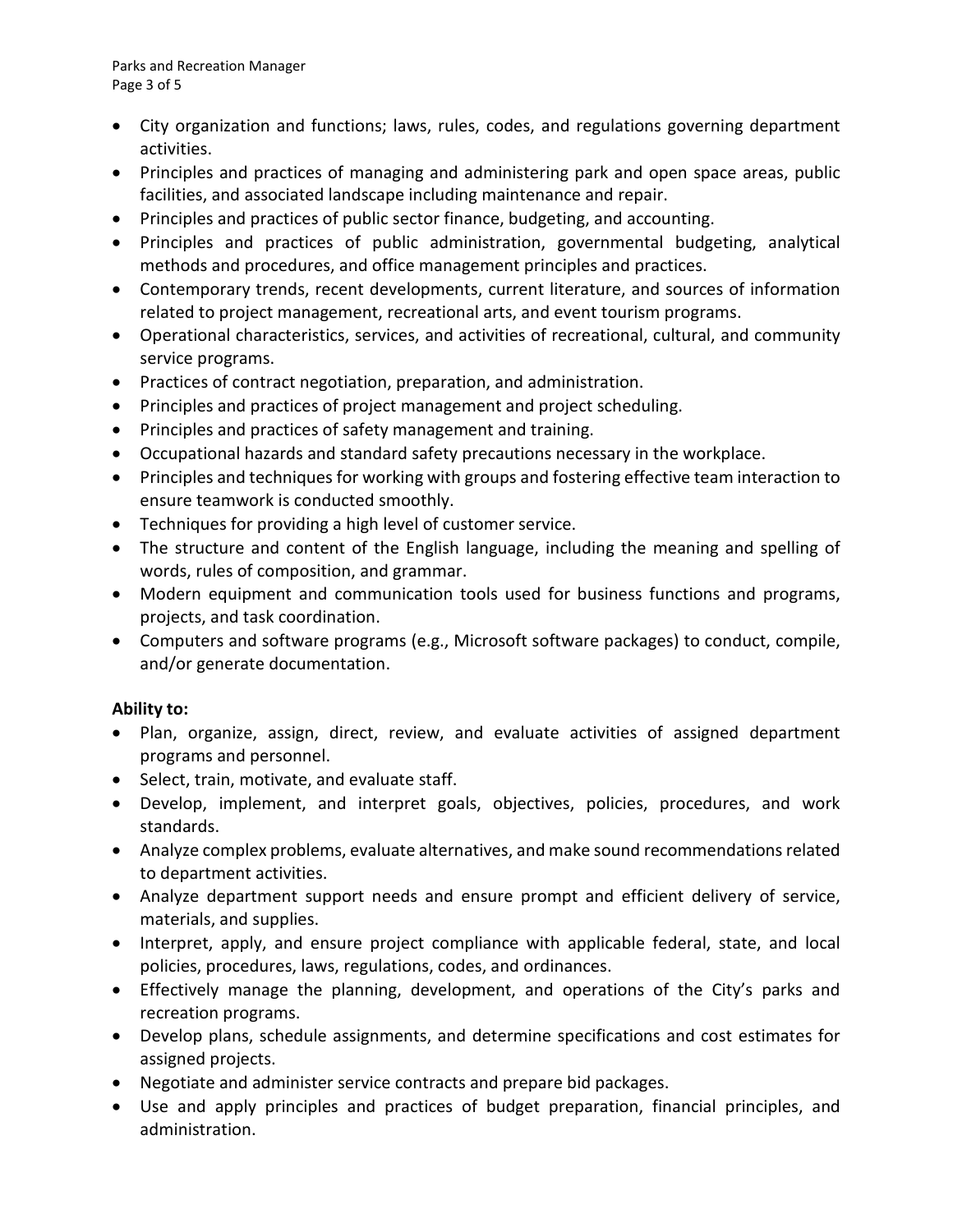- Prepare clear, concise, and accurate reports, correspondence, and other written material, including bids and financial information.
- Organize and prioritize a variety of projects and assignments in an effective and efficient manner; organize work, set priorities, and meet critical deadlines.
- Respond to complaints or inquiries from citizens, City staff, and outside organizations.
- Use tact, initiative, prudence, and independent judgment within general policy, procedural, and legal guidelines.
- Establish, maintain, and foster positive and effective working relationships with those contacted in the course of work.
- Independently organize work, set priorities, meet critical deadlines, and follow-up on assignments.
- Communicate clearly and concisely, both orally and in writing, using appropriate English grammar and syntax.
- Effectively use computer systems, software applications, and modern business equipment to perform a variety of work tasks.

# **Education and Experience**

*A combination of education and experience which would provide the required knowledge and abilities is qualifying. Note: education may not fully substitute for the required experience unless expressly stated herein.* 

Equivalent to a bachelor's degree from an accredited four-year college or university with major coursework in recreation, business, public administration, or a closely related field;

#### **AND**

Five (5) years of increasingly responsible experience in recreation or public administration, parks or landscape maintenance, or a closely related field, which included at least two (2) years of supervisory experience.

# **Licenses and Certifications**

Possession of, or ability to obtain and maintain, a valid California Class C Driver License and a satisfactory driving record is required. Individuals who do not meet this requirement due to a disability will be reviewed on a case-by-case basis.

# **PHYSICAL DEMANDS**

Must possess mobility to work in a standard office setting and use standard office equipment, including a computer; the ability to operate a motor vehicle to visit various City sites and attend off-site meetings; vision to read printed material and view a computer screen; hearing and speech to communicate in person, before groups, and over the telephone; strength, stamina, and mobility to traverse uneven terrain, including climbing ladders, stairs, and other temporary or construction access points; finger dexterity to operate standard office equipment and access, enter, and retrieve data using a computer keyboard or calculator; and the ability to occasionally lift, carry, push, and pull materials and objects up to 40 pounds to perform the required job functions. Reasonable accommodations will be made for individuals on a case-by-case basis.